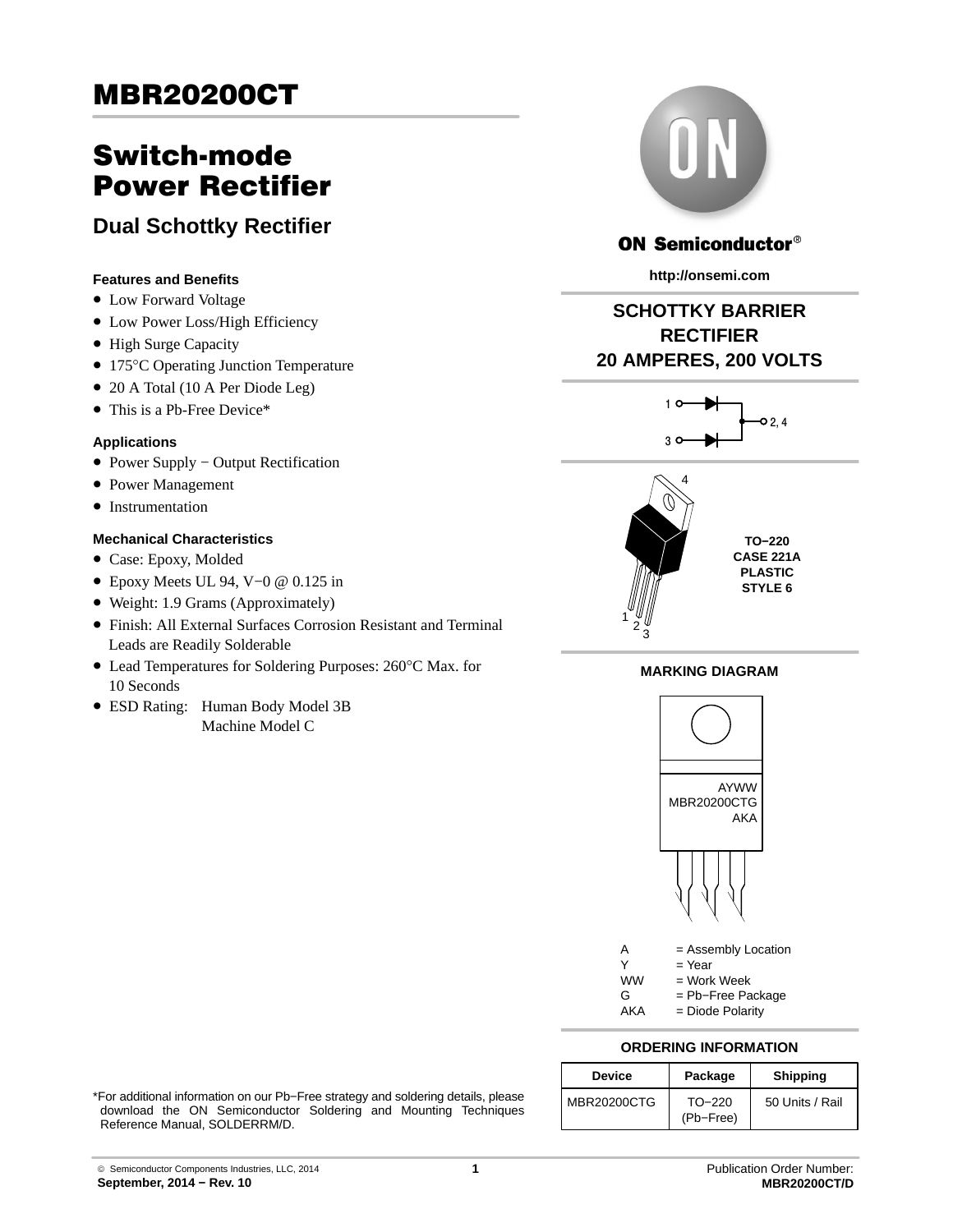#### **MAXIMUM RATINGS** (Per Leg)

| Rating                                                                                                      | Symbol                                     | Value           | Unit        |
|-------------------------------------------------------------------------------------------------------------|--------------------------------------------|-----------------|-------------|
| Peak Repetitive Reverse Voltage<br>Working Peak Reverse Voltage<br>DC Blocking Voltage                      | V <sub>RRM</sub><br>V <sub>RWM</sub><br>VR | 200             | V           |
| Average Rectified Forward Current ( $T_c$ = 161°C)<br>Per Leg<br>Per Package                                | $I_{F(AV)}$                                | 10<br>20        | A           |
| Peak Repetitive Forward Current per Leg<br>(Square Wave, 20 kHz, $T_C = 158^{\circ}C$ )                     | <b>IFRM</b>                                | 20              | A           |
| Non-Repetitive Peak Surge Current<br>(Surge Applied at Rated Load Conditions Halfwave, Single Phase, 60 Hz) | <b>IFSM</b>                                | 150             | A           |
| Peak Repetitive Reverse Surge Current (2.0 µs, 1.0 kHz)                                                     | <sup>I</sup> RRM                           | 1.0             | A           |
| Storage Temperature Range                                                                                   | $T_{\text{stg}}$                           | $-65$ to $+175$ | $^{\circ}C$ |
| <b>Operating Junction Temperature</b>                                                                       | T,                                         | $-65$ to $+175$ | $^{\circ}C$ |
| Voltage Rate of Change (Rated $V_R$ )                                                                       | dv/dt                                      | 10.000          | $V/\mu s$   |

Stresses exceeding those listed in the Maximum Ratings table may damage the device. If any of these limits are exceeded, device functionality should not be assumed, damage may occur and reliability may be affected.

#### **THERMAL CHARACTERISTICS**

| <b>Characteristic</b>                           | <b>Condition</b> | Symbol          | Value | Unit          |
|-------------------------------------------------|------------------|-----------------|-------|---------------|
| Maximum Thermal Resistance, Junction-to-Case    | Minimum Pad      | $R_{\theta$ JC  | 2.0   | $\degree$ C/W |
| Maximum Thermal Resistance, Junction-to-Ambient | Minimum Pad      | $R_{\theta JA}$ | 60.0  | ℃/W           |

#### **ELECTRICAL CHARACTERISTICS** (Per Leg)

| <b>Characteristic</b>                                                                                                                                                                                | Symbol         | Min | <b>Typical</b>               | Max                          | Unit   |
|------------------------------------------------------------------------------------------------------------------------------------------------------------------------------------------------------|----------------|-----|------------------------------|------------------------------|--------|
| Maximum Instantaneous Forward Voltage (Note 1)<br>$(I_F = 10 A, T_J = 25^{\circ}C)$<br>$(I_F = 10 A, T_1 = 125^{\circ}C)$<br>$(I_F = 20 A, T_J = 25^{\circ}C)$<br>$(I_F = 20 A, T_1 = 125^{\circ}C)$ | VF             |     | 0.80<br>0.66<br>0.89<br>0.76 | 0.90<br>0.80<br>1.00<br>0.90 | $\vee$ |
| Maximum Instantaneous Reverse Current (Note 1)<br>(Rated dc Voltage, $T_1 = 25^{\circ}C$ )<br>(Rated dc Voltage, $T_J = 125^{\circ}C$ )                                                              | <sup>I</sup> R |     | 0.0002<br>0.4                | 1.0<br>50                    | mA     |

Product parametric performance is indicated in the Electrical Characteristics for the listed test conditions, unless otherwise noted. Product performance may not be indicated by the Electrical Characteristics if operated under different conditions.

#### **DYNAMIC CHARACTERISTICS** (Per Leg)

| <b>Characteristic</b>                                                     | Symbol | Value | Unit |
|---------------------------------------------------------------------------|--------|-------|------|
| Capacitance ( $V_R = -5.0$ V, T <sub>C</sub> = 25°C, Frequency = 1.0 MHz) |        | 500   |      |

1. Pulse Test: Pulse Width = 300  $\mu$ s, Duty Cycle  $\leq$  2.0%.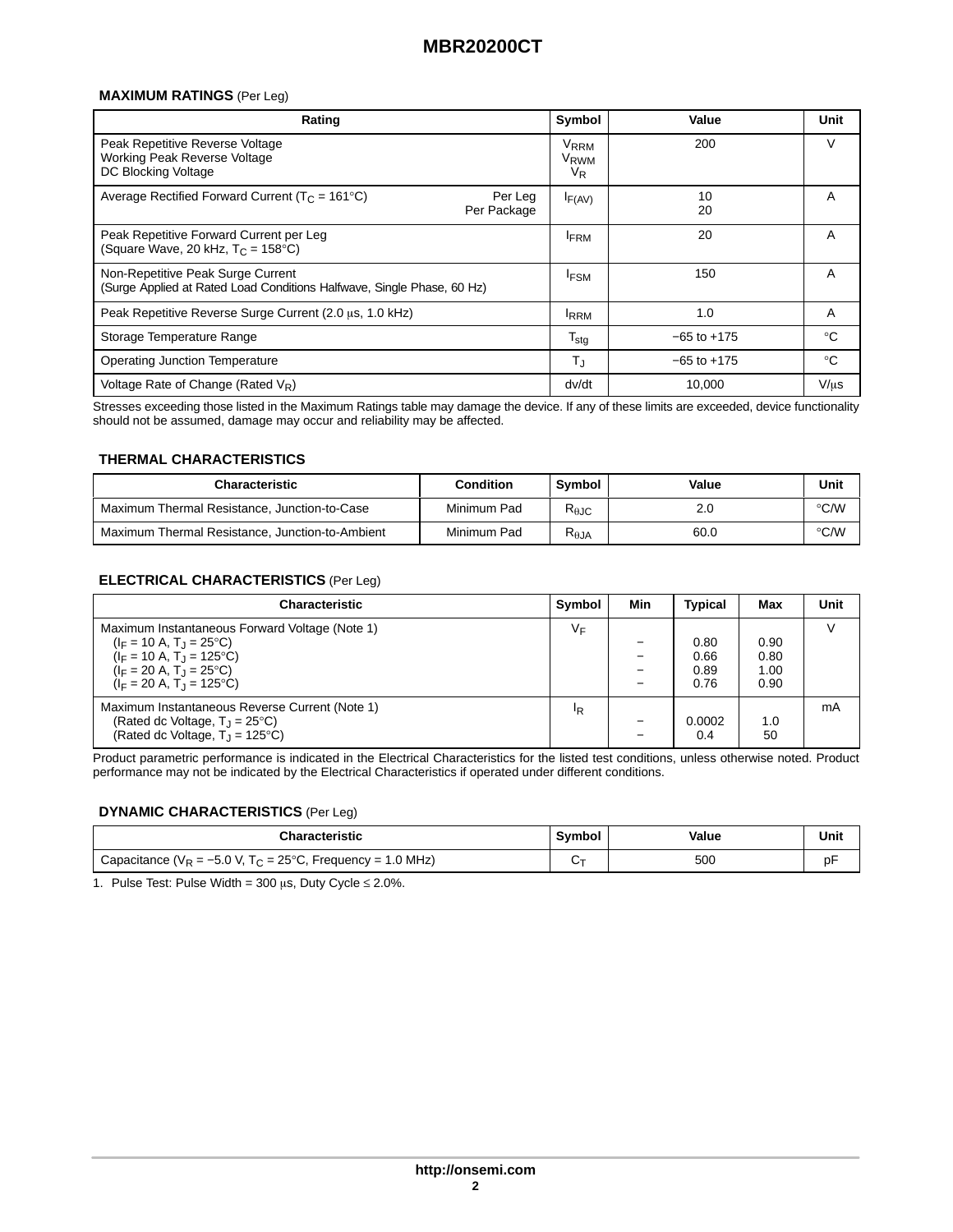

**Figure 3. Typical Reverse Current (Per Leg)**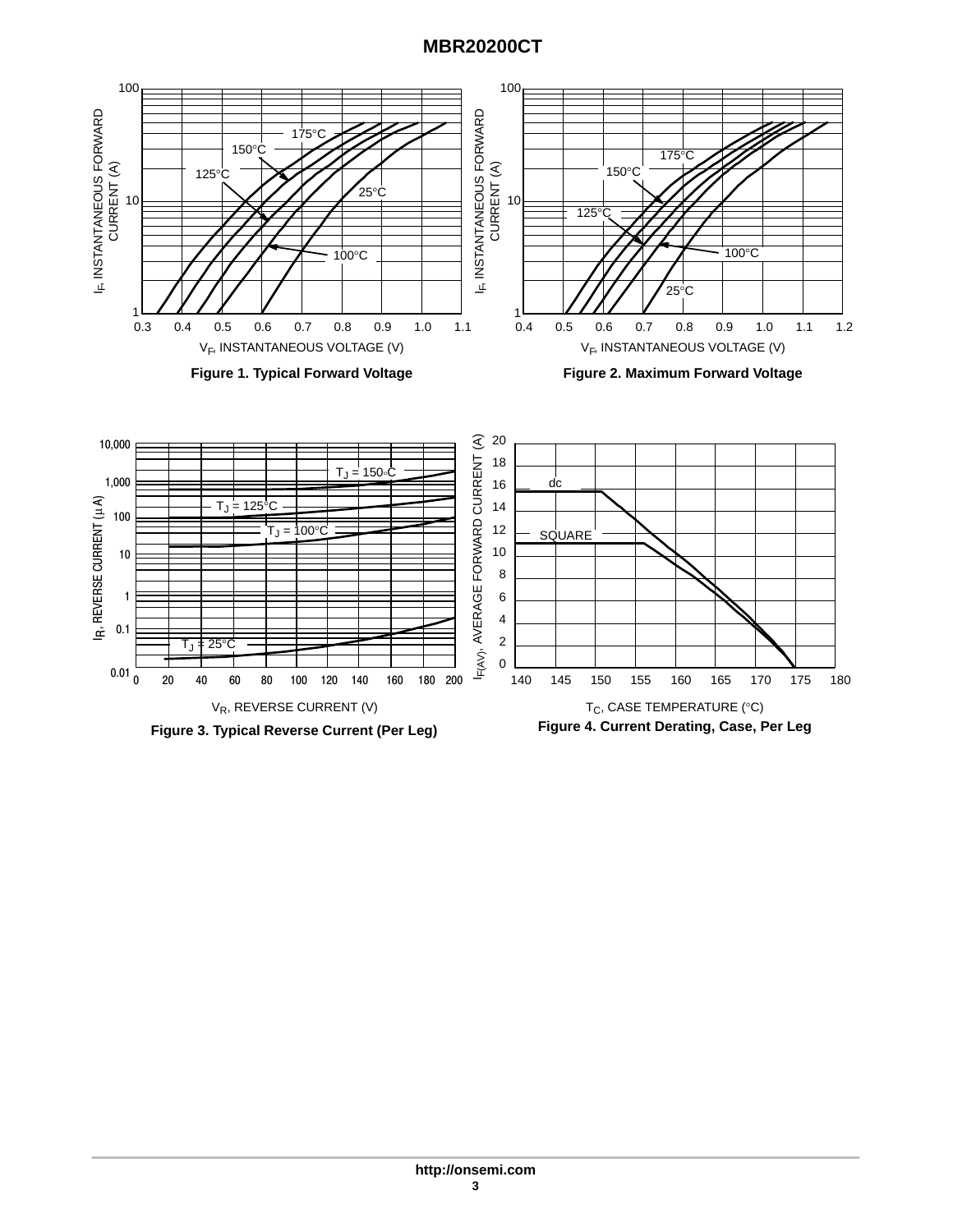



**Figure 7. Typical Capacitance (Per Leg)**